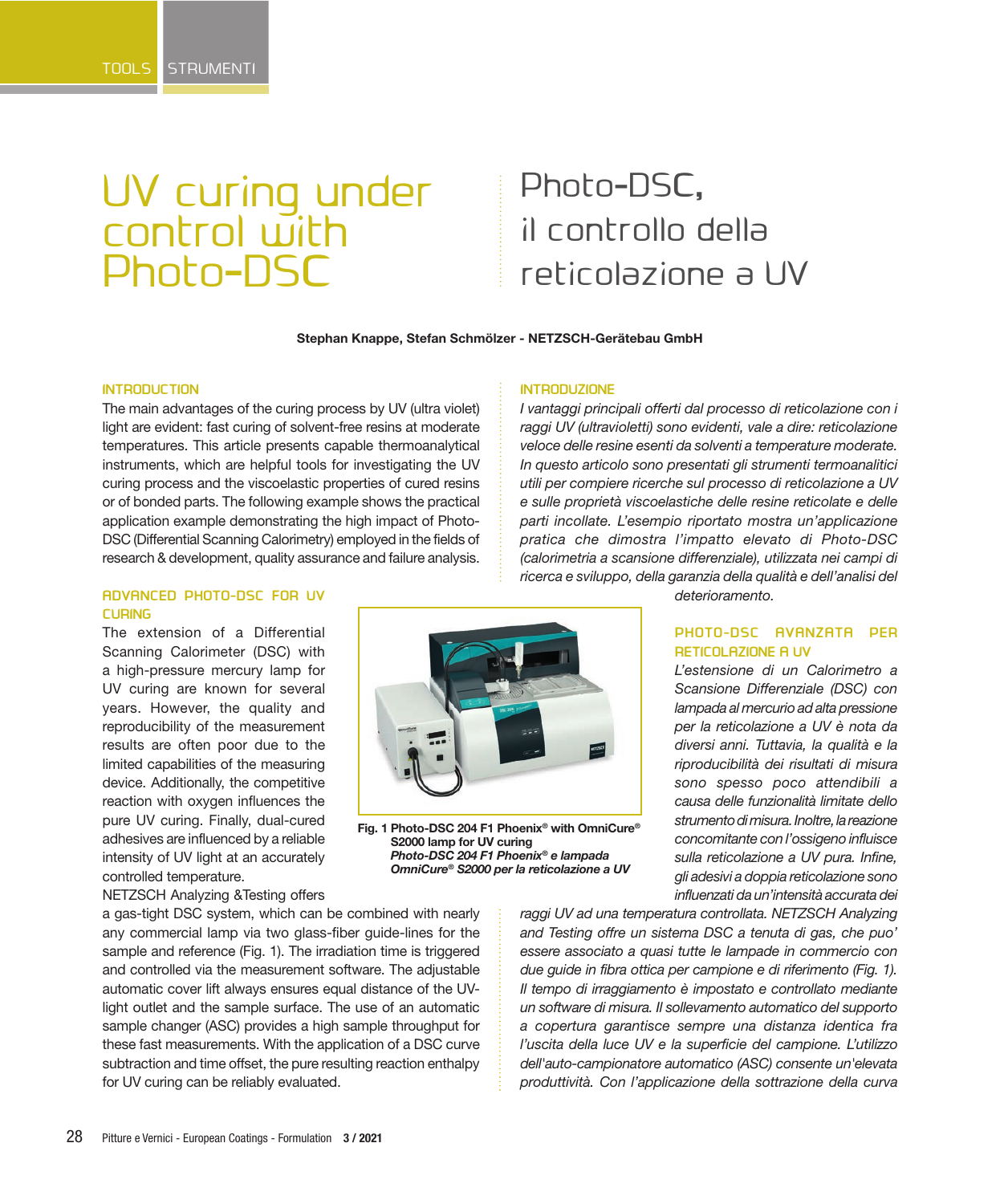Table 1 presents the main technical features of the Photo-DSC 204 F1 Phoenix*®*. It should be pointed out that the Photo-DSC can be retrofitted to a standard DSC at any time if the wide temperature range from -180 to 700°C is needed.

# **UV CURING OF A FREE RADICAL ADHESIVE BY PHOTO-DSC**

UV curing of a free radical adhesive based on acrylate was investigated by means of the Photo-DSC. The average sample input amounted to 10.51 +/- 0.08 mg. Open aluminum pans were used in an inert gas atmosphere (nitrogen). UV pulses with a light intensity of 1 W/cm² at irradiation times of 1 s were applied on the adhesive measured at different isothermal temperatures: 35°C, 45°C and 55°C.

Figure 2 illustrates the influence of temperature on the UV curing of the acrylate adhesive. In Table 2, the measured residual enthalpies with the progress of curing are listed. After an irradiation time of totally 10s, the curing enthalpy shows the highest value of 238 J/g at an isothermal temperature of 55°C. This should yield the highest network density and therefore, the

highest tightness, hardness and stiffness. The total enthalpies of the acrylate adhesive cured at 45°C (230 J/g) and 35°C (228 J/g) are lower. These moderate temperatures should provide a lower tightness but a higher toughness and flexibility, which are often the target for bonding of technical parts. In practice, the same acrylate type can be tailored for different applications by applying different curing temperatures at equal UV parameters.

| Temperature range<br>Range termico                | -100°C to 200°C for UV curing<br>-100°C a 200°C per la reticolazione UV |
|---------------------------------------------------|-------------------------------------------------------------------------|
| Sample pan<br>Piastra campione                    | Open aluminum pan<br>Piastra aperta di alluminio                        |
| Max. power<br>Energia massima                     | Approx. 10 W/cm <sup>2</sup>                                            |
| Wave length range<br>Range della lunghezza d'onda | 280/315  500 nm (UV-B/A)                                                |
| Irradiation time<br>Tempo di irraggiamento        | $0.1$ 1000 s                                                            |
| Orifice diameter<br>Diametro dell'orifizio        | 8, 4, 2 mm                                                              |

**Tab. 1 - Main technical features of the Photo-DSC 204 F1 Phoenix** *Principali caratteristiche tecniche di Photo-DSC 204 F1 Phoenix*

> *DSC e la compensazione del tempo, l'entalpia della reazione risultante per la reticolazione a UV può essere valutata in modo affidabile. In Tabella 1 sono rappresentate le principali caratteristiche tecniche di Photo-DSC 204 F1 Phoenix®. E' importante sottolineare che Photo-DSC puo' essere riadattato ad un DSC standard in qualsiasi momento se è richiesto un range termico ampio, da -180 a 700°C.*



**Fig. 2 DSC curves with UV pulses of 1 s at different temperatures for the curing of an acrylate adhesive** *Curve DSC con impulsi UV di 1 s a temperature differenti per la reticolazione di un adesivo acrilato*

# **RETICOLAZIONE A UV DI UN ADESIVO A RADICALE LIBERO MEDIANTE PHOTO-DSC**

*Con l'ausilio di Photo-DSC è stata studiata la reticolazione a UV di un adesivo a radicale libero a base di acrilate. La massa media del campione era pari a 10.51 +/- 0.08 mg. Sono stati utilizzati crogioli in alluminio in un'atmosfera di gas inerte (azoto). Sull'adesivo sono stati applicati impulsi UV con un'intensità della luce pari a 1 W/cm2 e tempi di irraggiamento di 1 s, misurate* 

Furthermore, the irradiation

time was modified in order to investigate the reactivity of the UV curing. The acrylate adhesive was irradiated for 2 min at the same different temperatures of 35°C, 45°C and 55°C. The average sample mass here amounted to 10.38 +/-0.03 mg. The other parameters were kept constant.

The start of UV curing of the acrylate adhesive is shown in Figure 3 with the DSC curves (solid lines) at the three different isothermal temperatures. Here, the first derivatives of each DSC curve (DDSC, dotted lines) are also displayed.

*a differenti temperature isotermiche: 35°C, 45°C e 55°C. In Figura 2 è rappresentata l'influenza esercitata dalla temperatura sulla reticolazione a UV dell'adesivo acrilato. In Tabella 2 sono riportate le entalpie residue misurate insieme all'avanzamento del processo di reticolazione. A seguito di un irraggiamento della durata totale di 10s, l'entalpia della reticolazione presenta il valore massimo di 238 J/g con scansione isotermica di 55°C. Questo dovrebbe produrre la maggiore densità del reticolo possibile e, di conseguenza, la massima tenuta, durezza e rigidità. Le entalpie*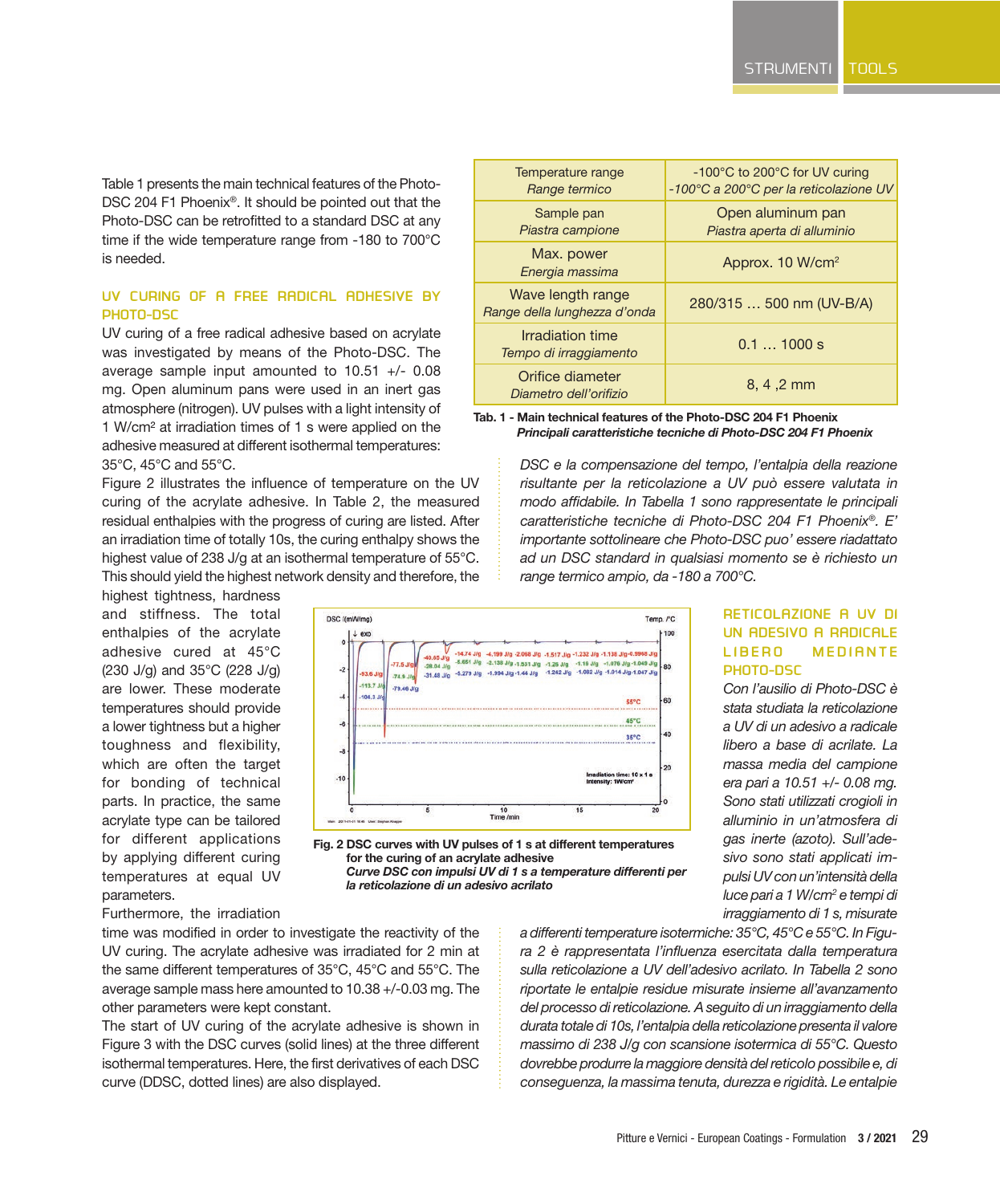|                                                                          | Curing enthalpy [J/g]<br>at isothermal temperatures<br>Entalpia di reticolazione [J/g]<br>a scansioni isotermiche |                |                |
|--------------------------------------------------------------------------|-------------------------------------------------------------------------------------------------------------------|----------------|----------------|
| Irradiation time [s]<br>Tempi di irraggiamento [s]                       | $35^{\circ}$ C                                                                                                    | $45^{\circ}$ C | $55^{\circ}$ C |
| $\mathbf 1$                                                              | 104.32                                                                                                            | 113.65         | 93.6           |
| $\overline{2}$                                                           | 79.46                                                                                                             | 74.9           | 77.5           |
| 3                                                                        | 31.48                                                                                                             | 28.04          | 40.85          |
| $\overline{4}$                                                           | 5.28                                                                                                              | 5.65           | 14.74          |
| 5                                                                        | 1.99                                                                                                              | 2.14           | 4.2            |
| 6                                                                        | 1.44                                                                                                              | 1.53           | 2.07           |
| $\overline{7}$                                                           | 1.24                                                                                                              | 1.26           | 1.52           |
| 8                                                                        | 1.08                                                                                                              | 1.16           | 1.23           |
| 9                                                                        | 1.01                                                                                                              | 1.08           | 1.14           |
| 10                                                                       | 1.05                                                                                                              | 1.05           | 1              |
| Total curing enthalpy [J/g]<br>Entalpia totale di<br>reticolazione [J/g] | 228.35                                                                                                            | 230.46         | 237.85         |

**Tab. 2 - Curing enthalpy at different temperatures with equal irradiation times for an acrylate adhesive**

> *Entalpia di reticolazione a temperature differenti con durate di irraggiamento uguali per un adesivo acrilato*

Their peak times and peak values represent the reactivity of the UV curing reaction. The fastest time of 6.2 s with the minimum peak value of -508 mW/mg/min provides the highest reactivity for the acrylate adhesive at the curing temperature of 55°C (red curves), followed by 45°C (6.3 s, -455 mW/mg/min, green curves) and by  $35^{\circ}$ C (6.4 s, -388 mW/mg/min, blue curves).

The conclusion of this result is that UV curing of this free radical acrylate adhesive is definitely depending on heat and, not only on UV irradiation time and intensity. Therefore, we can call this a dual cure reaction. Finally, the way of the UV irradiation process itself was investigated at a curing temperature of 35°C. The sample masses amounted to 10.427 mg (for an irradiation time of  $5 \times 1$  s) and 10.428 mg (for  $1 \times 5$  s).

The other parameters were the same as described earlier. The main question can easily be answered: there is no significant difference whether the acrylate adhesive was cured with one pulse of 5 s or with five pulses of 1 s each. Table 3 summarizes the equal enthalpy values for the different irradiation processes after total time of 5 s at 35°C.

*totali dell'adesivo acrilato reticolato a 45°C (230 J/g) e a 35°C (228 J/g) registrano valori inferiori. Queste temperature moderate dovrebbero fornire una minor tenuta, ma maggiore robustezza e flessibilità, che sono spesso l'obiettivo da raggiungere.*

*Nella pratica, la stessa tipologia di acrilato può essere personalizzata per applicazioni differenti utilizzando diverse temperature di reticolazione con parametri UV identici. Inoltre, la durata dell'irraggiamento è stata modificata per studiare la reattività del processo di reticolazione a UV.*

*L'adesivo acrilato è stato irraggiato per 2 minuti alle stesse temperature di 35°C, 45°C e 55°C. La massa media del campione in questo caso è stata pari a 10.38 +/-0.03 mg. Gli altri parametri sono stati mantenuti costanti.*  L'avvio della reticolazione a UV dell'adesivo acrilato è presentato in Figura 3 con le curve DSC (linee piene) a tre scansioni isoterme differenti dove sono rappresentate le derivate prime di ogni curva DSC (DDSC, linea a punti). I picchi termici e dei valori rappresentano la reattività della reazione di reticolazione a UV.

I tempi più veloci di 6,2 s con il picco dei valori minimi di – 508 mW/mg/min forniscono la reattività massima per l'adesivo acrilato a una temperatura di reticolazione di 55°C (curve rosse), seguita da 45°C (6.3 s, -455 mW/ mg/min, curve verdi) e da 35°C (6.4 s, -388 mW/mg/ min, curve blu).

La conclusione che si trae da questo risultato è che la reticolazione a UV di questo adesivo acrilato a radicale libero dipende indubitabilmente dal calore e non soltanto dai tempi dall'irraggiamento UV e dall'intensità. Di conseguenza, in questo caso, questa reazione può essere definita a



**Fig. 3 DSC and DDSC curves for the reactivity of UV curing at different temperatures** *Curve DSC E DDSC della reattività della reticolazione UV a temperature differenti*